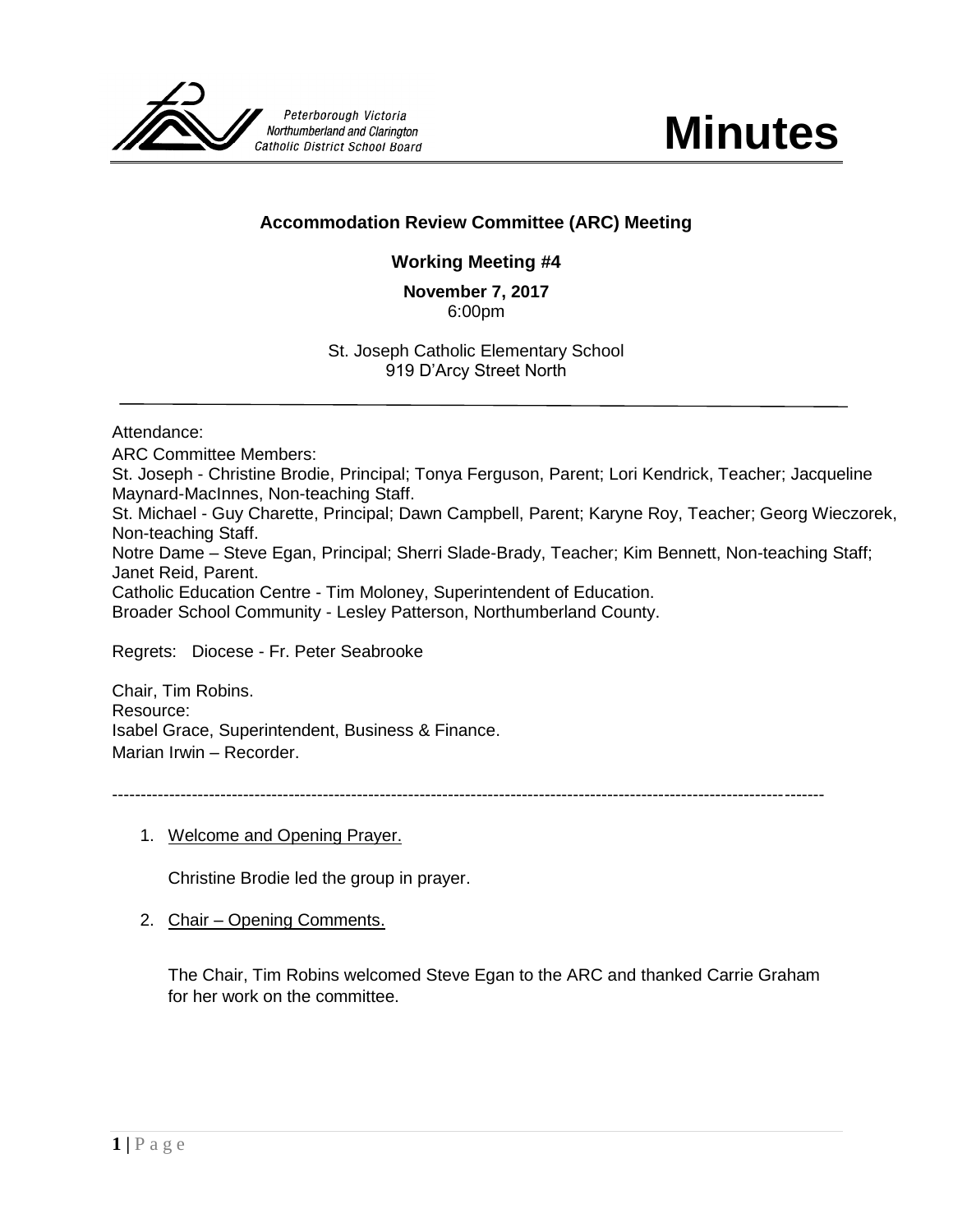Tim stated that the goal for Working Meeting #4 is to complete the analysis of the Pros and Cons of all accommodation options presented in the Initial Staff Report and the addition accommodation options requested by the ARC. He shared with the committee that tonight board staff will be seeking committee members' opinion on the recommended option(s) that "best" meets the Accommodation Review priorities & goals. He added that the ARC will also be receiving a presentation on the Board's Community Transition Template and an overview of PM#2 Format.

Tim also stated that ARC members will be requested to give "silent" individual thought, based on all information received over the past months relating to the accommodation review. Through group work, the committee members will be requested to focus on key information relating to the review including the ISR, the Committee's Terms of Reference, SIP's, Pros and Cons of each option and community input. The Chair will be calling on all members this evening to provide their opinion on the final recommended option(s) that staff will consider.

Tim reminded the ARC members of the Committee Meeting Norms and that the meeting is open to the public to observe the meetings and process the ARC follows.

Tim also thanked the ARC members for extending the committee meeting by thirty minutes as the meeting agenda is anticipated to require the additional time.

The committee took time to update their ARC Binders.

3. Approval of Minutes.

The minutes from WM#3 on October 11, 2017 were approved by the ARC Committee with no changes.

4. Additional Options – Staff Presentation.

Isabel Grace, Superintendent of Business and Finance presented Option 5 and 6 (as requested by ARC). She reviewed the following options, enrollment projections and utilization charts.

Option #5 – This option proposes the construction of an addition at St. Joseph CES and the closure of St. Michael CES.

 Transfer of the French Immersion (FI) Program to an expanded St. Joseph site, which will become a dual-track FI/RT site.

Option #6 – This option proposes the construction of an addition at St. Joseph CES and the closure of St. Michael CES.

 Transfer (RT) Notre Dame School students to an expanded St. Joseph site which will house a K-8 regular (RT) school program and Transfer of the FI program to the former Notre Dame CES creating a single-track (FI) K-8 French Immersion school.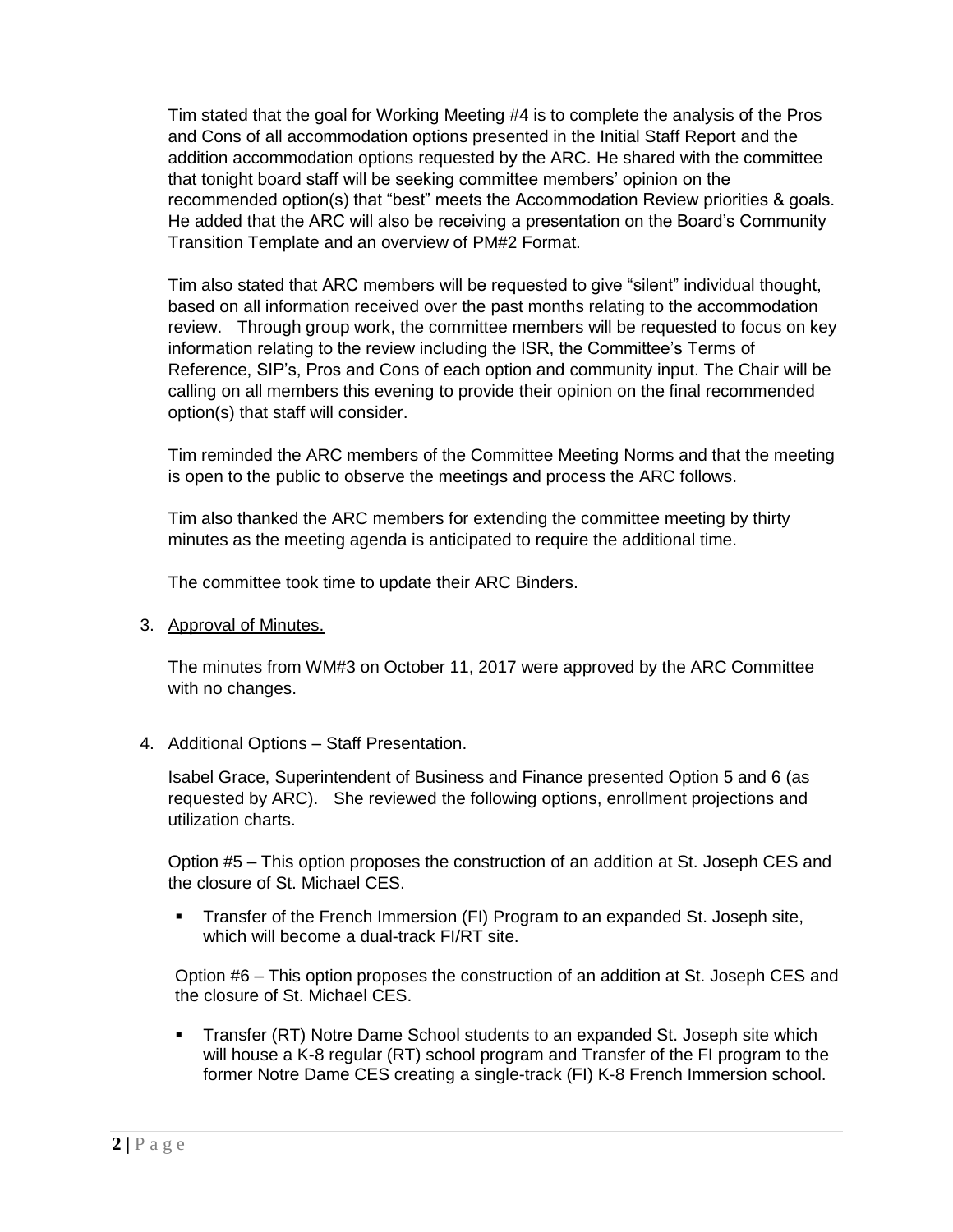## 5. The Chair asked the ARC to analyze the pros and cons for Accommodation Options 1-6. (Group work), continuation of work from last meeting.

The Committee broke into their 4 groups. They were instructed to answer the following question within their designated groups and present findings.

1. What are the pros and cons of Option 1-6 referencing advantages and disadvantages from options in the ISR and additional options presentation? Analysis of Options 1 and 2 were completed at Working Meeting #3.

|                | Pros and Cons as per ARC Committee |                                                                                                                                                                                                                                                                                                                                                                                                                                                                                                                                                |                                                                                                                                                                                                                                                                                                                                |  |
|----------------|------------------------------------|------------------------------------------------------------------------------------------------------------------------------------------------------------------------------------------------------------------------------------------------------------------------------------------------------------------------------------------------------------------------------------------------------------------------------------------------------------------------------------------------------------------------------------------------|--------------------------------------------------------------------------------------------------------------------------------------------------------------------------------------------------------------------------------------------------------------------------------------------------------------------------------|--|
| Group          | Option                             | Pros                                                                                                                                                                                                                                                                                                                                                                                                                                                                                                                                           | Cons                                                                                                                                                                                                                                                                                                                           |  |
|                | 3                                  | All English students are together<br>New build at Notre Dame<br>All F.I. are together                                                                                                                                                                                                                                                                                                                                                                                                                                                          | Difficulty supporting learners with<br>challenging learning needs in families<br>Split families where children are in two<br>$\blacksquare$<br>streams<br>Transportation for some families with<br>no cars<br>May lose families to C.R. Gummow or<br><b>Terry Fox Public Schools</b><br>Different bell times<br>$\blacksquare$ |  |
| $\overline{2}$ | 3                                  | Brand new school                                                                                                                                                                                                                                                                                                                                                                                                                                                                                                                               | Students currently at St. Joseph will be<br>٠<br>forced to leave their school<br>Transportation costs will rise                                                                                                                                                                                                                |  |
| 3              | 3                                  | Improved learning environment (air<br>٠<br>flow, lighting, removal of temp walls)<br>Inclusion of natural lighting<br>No port-a-pack<br>٠<br>All English students together<br>Less split grades<br>٠<br>F.I. students get own school<br>Rotary in class<br>٠<br>Professional development<br>٠<br>Stronger Immersion environment<br>٠<br><b>Better amenities</b><br>Attractive to families<br>٠<br>Potential for future growth at St. Joseph<br>٠<br>Change bus and parking configurations<br>٠<br>Space for inclusion of community<br>partners | Disruption at Notre Dame during<br>٠<br>construction (careful planning)<br>Siblings could be split<br>$\blacksquare$<br>Traffic problems<br>Parish link is weakened (due to school<br>no longer being attached to Church)<br>Limited expansion with Notre Dame in<br>future                                                    |  |

The following charts were presented as their findings: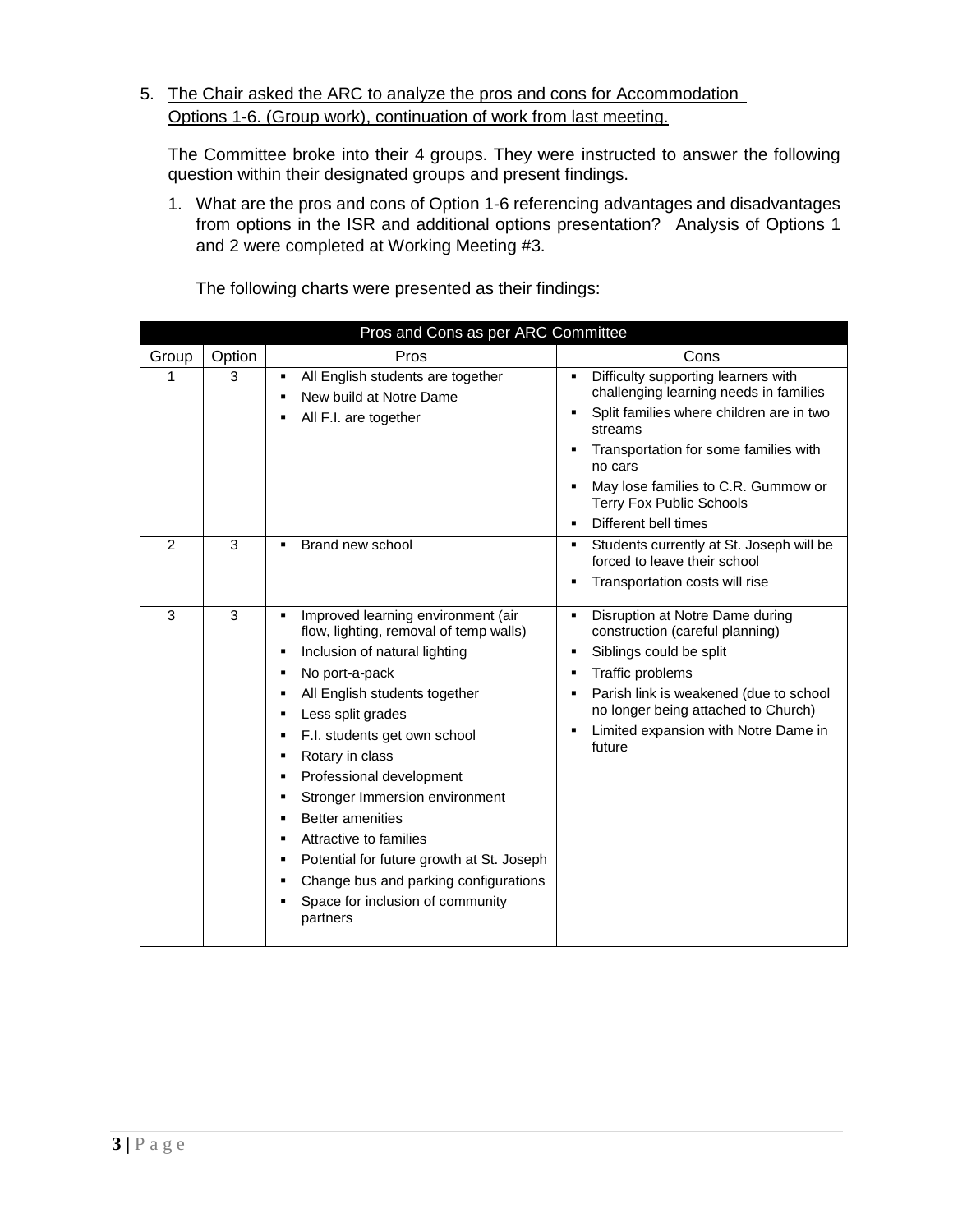| Pros and Cons as per ARC Committee |        |                                                                                                                                                                                                                                                                    |                                                                                                                                  |
|------------------------------------|--------|--------------------------------------------------------------------------------------------------------------------------------------------------------------------------------------------------------------------------------------------------------------------|----------------------------------------------------------------------------------------------------------------------------------|
| Group                              | Option | Pros                                                                                                                                                                                                                                                               | Cons                                                                                                                             |
| 4                                  | 3      | No boundary issues<br>$\blacksquare$<br>Builds a sense of "French Community"<br>Multiple grades – greater collaboration<br>between staff/divisions<br>New facility<br>Room for growth for F.I.<br>More balanced green space per pupil<br>St. Joseph remains intact | Students would need to switch schools<br>Possible split families<br>Does not align with Board's preference<br>Inequity potential |

|                |                        | Pros and Cons as per ARC Committee                                                                                                                                                                                           |                                                                                                                                                                                          |
|----------------|------------------------|------------------------------------------------------------------------------------------------------------------------------------------------------------------------------------------------------------------------------|------------------------------------------------------------------------------------------------------------------------------------------------------------------------------------------|
| Group          | Option                 | Pros                                                                                                                                                                                                                         | Cons                                                                                                                                                                                     |
|                | 4                      | New build at Notre Dame<br>٠<br>St. Michael families will all be together<br>٠<br>Dual track option for some families<br>٠<br>Evening of numbers                                                                             | St. Joseph boundary change                                                                                                                                                               |
| $\overline{2}$ | 4                      | No more portables<br>٠<br>New facility                                                                                                                                                                                       | Boundary change<br>Construction will impact students<br>Higher transportation costs for bussing                                                                                          |
| 3              | $\boldsymbol{\Lambda}$ | New facility<br>٠<br>New and improved learning<br>٠<br>environment<br>Less split grades<br>٠<br>Rotary at Notre Dame<br>٠<br><b>Better amenities</b><br>٠<br>Space for inclusion of community<br>٠<br>partners               | Huge influx of students trying to switch<br>to newer school<br>Not the same professional development<br>opportunities<br>Limited rotary at St. Joseph<br>Limited expansion at Notre Dame |
| 4              | $\overline{4}$         | New facility<br>٠<br>School facilities are maximized i.e.,<br>٠<br>boundary adjustments<br>Supports board's dual track preference<br>Relationship building for both<br>٠<br>languages<br>Supports students switching streams | Change of boundary - students<br>switching school and possibly leaving<br>friends<br>Just disruptive!<br>Unsuccessful in F.I. - return to home<br>school                                 |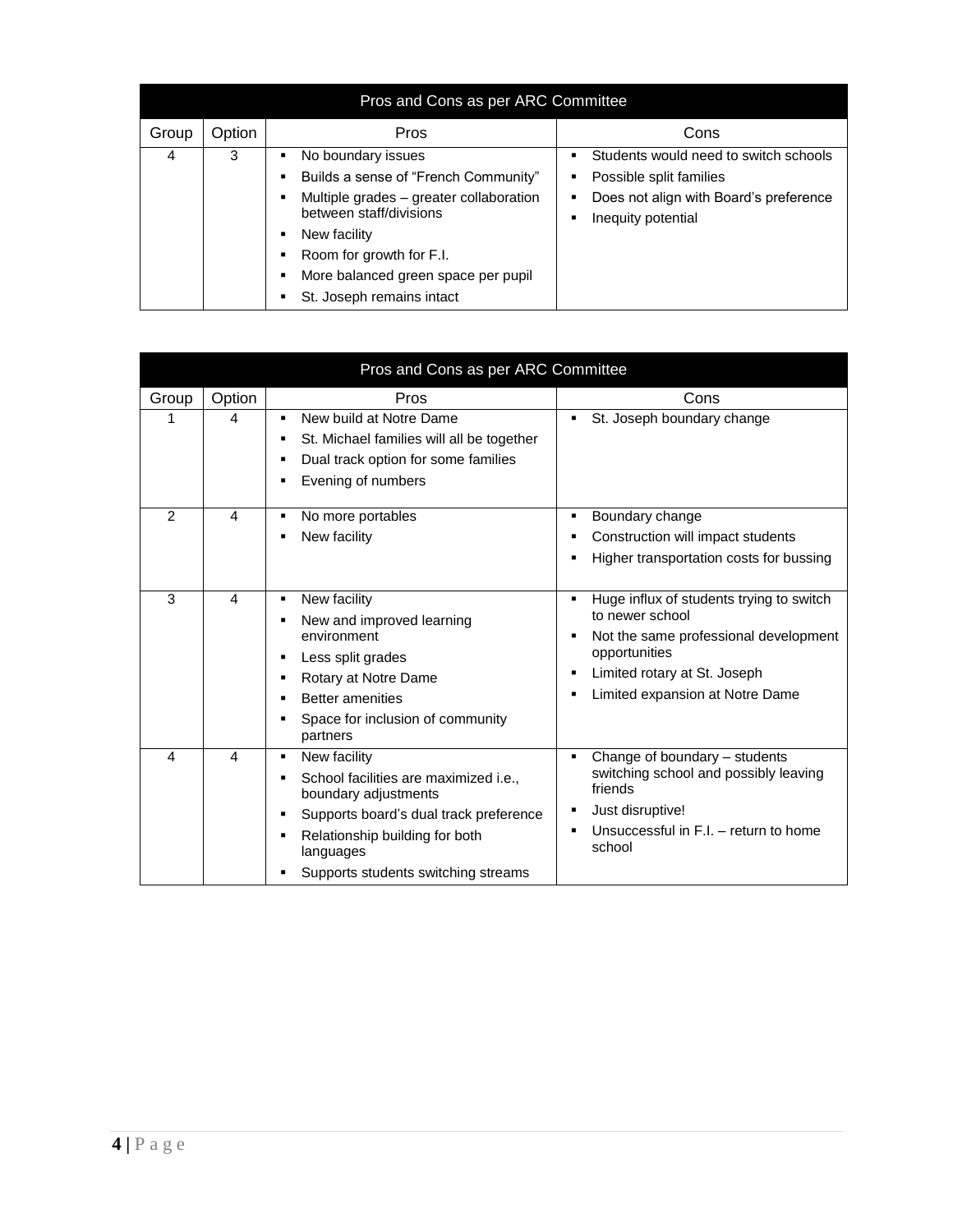|                |        | Pros and Cons as per ARC Committee                                                                                                                                                                                                                                                                                                         |                                                                                                                                                                                                                                                                                                                                                                          |
|----------------|--------|--------------------------------------------------------------------------------------------------------------------------------------------------------------------------------------------------------------------------------------------------------------------------------------------------------------------------------------------|--------------------------------------------------------------------------------------------------------------------------------------------------------------------------------------------------------------------------------------------------------------------------------------------------------------------------------------------------------------------------|
| Group          | Option | Pros                                                                                                                                                                                                                                                                                                                                       | Cons                                                                                                                                                                                                                                                                                                                                                                     |
| 1              | 5      | More students to St. Joseph<br>٠<br>Fewer accommodation issues for<br>families<br>Lower cost<br>No displacement of St. Michael and St.<br>Joseph students (new community in<br>2017)                                                                                                                                                       | Does not address condition of Notre<br>Dame                                                                                                                                                                                                                                                                                                                              |
| $\overline{2}$ | 5      | Construction won't displace students<br>Ξ<br>Shorter construction time<br>No boundary change<br>٠<br>Dual track<br>$\blacksquare$                                                                                                                                                                                                          | Notre Dame – no upgrades<br>Still portables                                                                                                                                                                                                                                                                                                                              |
| 3              | 5      | Investing in a new building<br>Ξ<br>More feasible (addition vs. new build)<br>п<br>Least amount of disruption<br>٠<br>Quicker process/transition<br>$\blacksquare$<br>Biggest displacement only with F.I.<br>students<br>St. Michael's community reunited<br>No loss of green space at Notre Dame<br>٠<br>No disruption at Notre Dame<br>٠ | Notre Dame remains outdated (facility-<br>wise)<br>Inconvenience for St. Joseph<br>community<br>Less marketable asset than brand new<br>building<br>No additional space at Notre Dame for<br>٠<br>inclusion of community partners<br>Gym at Notre Dame remains outdated<br>- less facilities for sports<br>At some point Notre Dame facility will<br>need to be assessed |
| 4              | 5      | Not disruptive to relationships<br>٠<br>Creates dual-track (board likes this)<br>٠<br>Only one addition                                                                                                                                                                                                                                    | Notre Dame is                                                                                                                                                                                                                                                                                                                                                            |

| Pros and Cons as per ARC Committee |        |                                                                       |                                                                   |
|------------------------------------|--------|-----------------------------------------------------------------------|-------------------------------------------------------------------|
| Group                              | Option | Pros                                                                  | Cons                                                              |
|                                    | 6      | Addition at St. Joseph<br>٠                                           | F.I. Centre – splitting families                                  |
|                                    |        | Notre Dame would not be over capacity<br>(no port-a-pack)             |                                                                   |
| $\mathfrak{p}$                     | 6      | Shorter construction period<br>٠                                      | Not dual track                                                    |
|                                    |        |                                                                       | No accommodations at Notre Dame                                   |
|                                    |        |                                                                       | Renovation will cost more than Option<br>5 but less than Option 2 |
| 3                                  | 6      | Rotary at St. Joseph<br>٠                                             | Families split                                                    |
|                                    |        | Strong Immersion environment<br>٠                                     | Older Notre Dame site still requires                              |
|                                    |        | Many of the same facility-based pros as<br>$\blacksquare$<br>Option 5 | updating                                                          |
| 4                                  | 6      | Room for growth<br>٠                                                  | Not in-line with Board                                            |
|                                    |        | All English together                                                  | Less yard space; too many students at<br>St. Joseph               |
|                                    |        |                                                                       | No new school for Notre Dame                                      |
|                                    |        |                                                                       | Cost for Notre Dame and St. Joseph                                |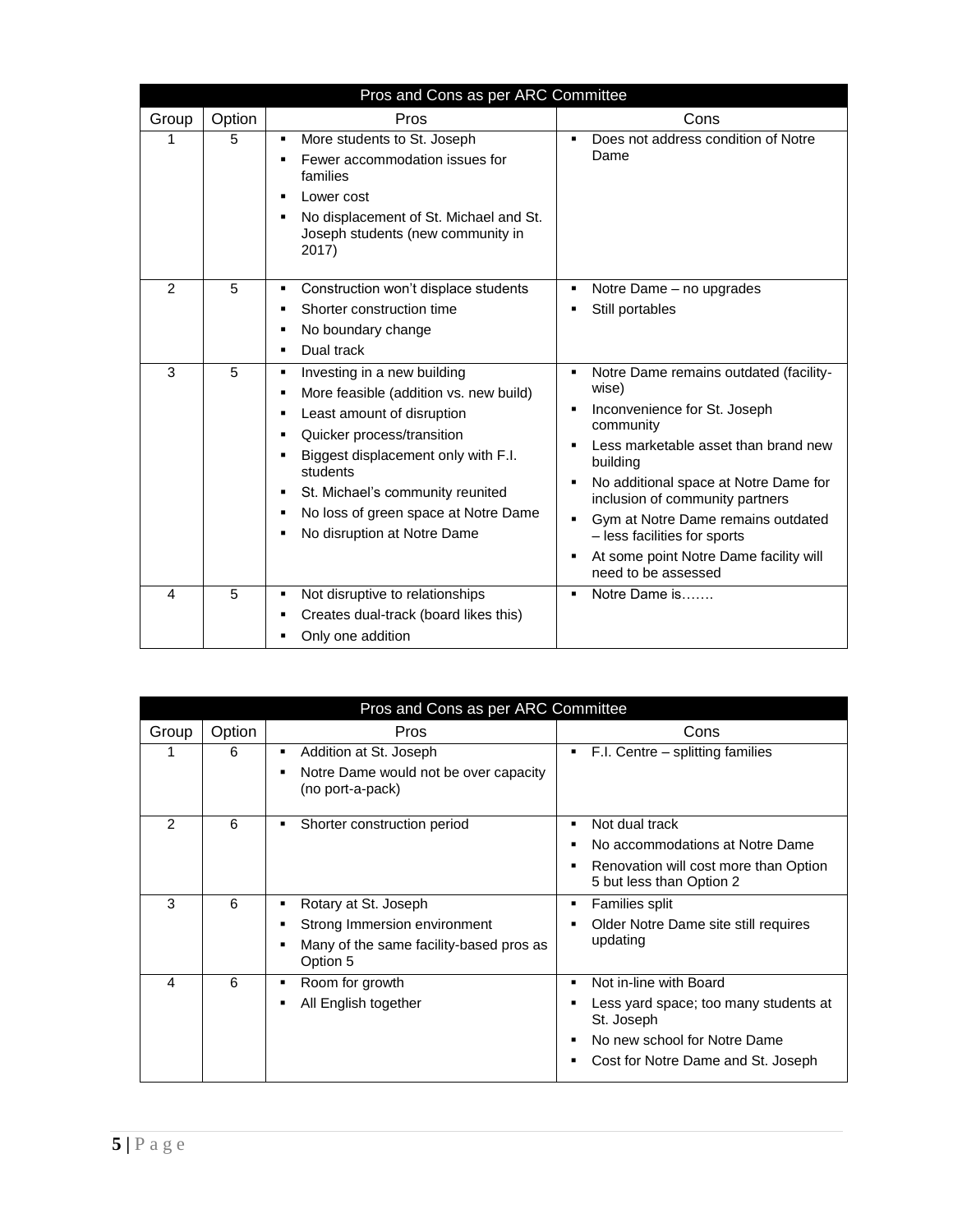6. Review of ARC data - Group Work.

Groups were asked to:

- Review and discuss Accommodation Review data including ISR, SIP's, public survey results and accommodation options Pros and Cons.
- **Focus on Board-wide and Cobourg Accommodation Review Goals, ISR pg. 3&4.**
- Reflect on the "best" accommodation option from the 6 options (individual thought).

### 7. Accommodation Option - Individual work.

Committee was asked to consider which accommodation option that "best" meets the system priorities & review goals and to record their choice on a ballot.

Round One: Options 1, 3 and 4 (New School). Each committee member was asked to mark their preferred option (one only) on a folded paper, identify by option number (no personal name or school identifier).

| Result: | Option $3 - 6$ votes |
|---------|----------------------|
|         | Option $4 - 8$ votes |

Round Two: Options 2, 5 and 6 (New Addition). Each committee member was asked to mark their preferred option (one only) on a folded paper, identify by option number (no personal name or school identifier).

| Result: | Option $2 - 9$ votes |
|---------|----------------------|
|         | Option $5 - 3$ votes |
|         | Option $6 - 2$ votes |

8. Community Transition Template – Presentation.

Tim Moloney, Superintendent of Education shared with the Committee the Board's Community Transition Template. The plan outlines how to support the school communities before, during and after the transition process.